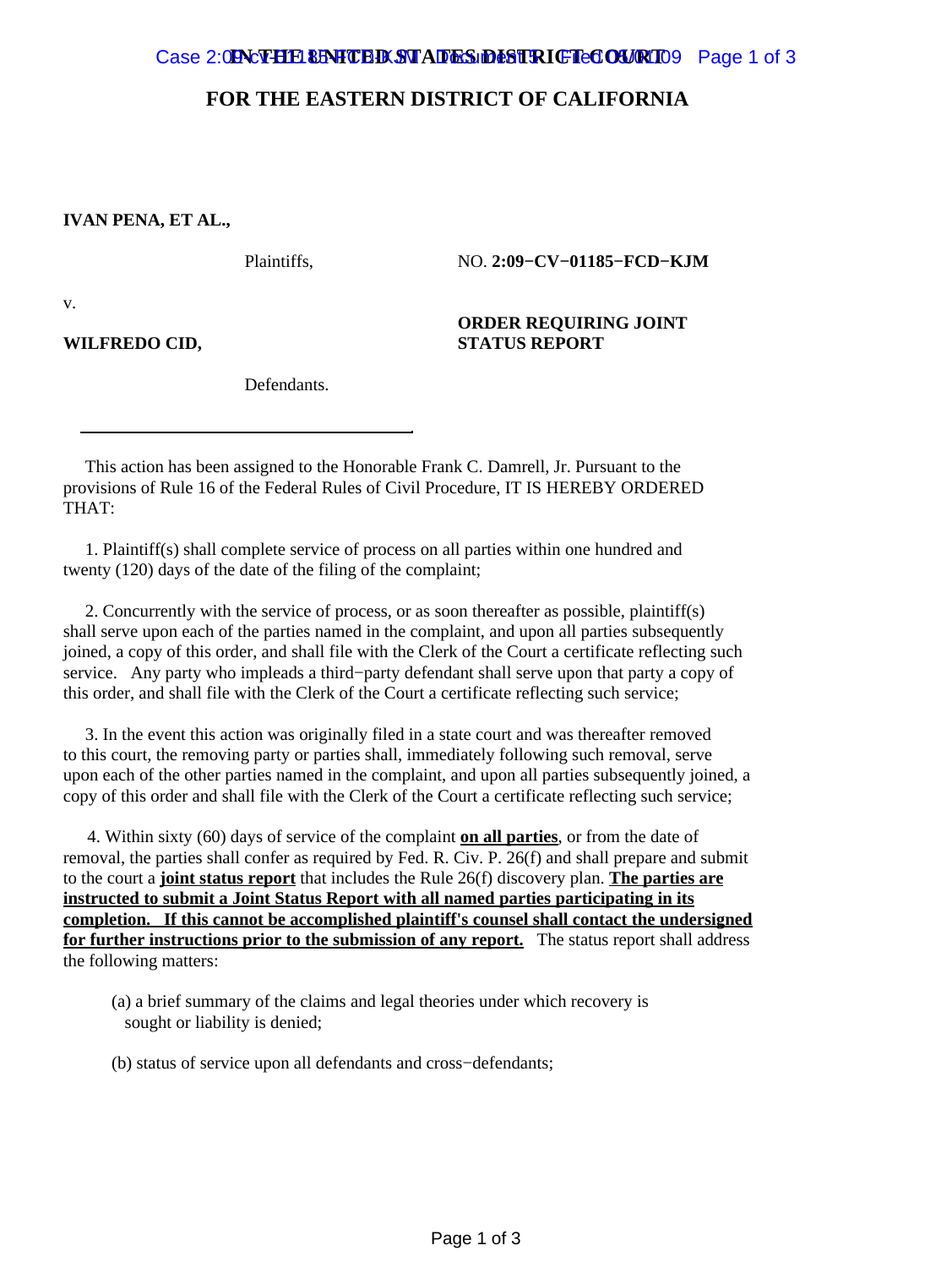- (c) possible joinder of additional parties;
- (d) contemplated amendments to the pleadings;
- (e) the statutory basis for jurisdiction and venue;
- (f) anticipated discovery and the scheduling of discovery, including:
	- (1) what changes, if any, should be made in the timing, form, or requirement for disclosures under Rule 26(a), including a statement as to when disclosures under Rule  $26(a)(1)$  were made or will be made;
	- (2) the subjects on which discovery may be needed; when discovery should be completed, and whether discovery should be conducted in phases;
	- (3) what changes, if any, should be made in the limitations on discovery imposed under the Civil Rules and what other limitations, if any, should be imposed;
	- (4) the timing of the disclosure of expert witnesses and information required by Rule  $26(a)(2)$ ; and
	- (5) proposed dates for discovery cut−off;
- (g) contemplated dispositive motions and proposed date by which all non−discovery motions shall be heard;
- (h) proposed date for final pretrial conference;
- (i) proposed date for trial, estimate of days of trial, and whether any party has demanded a jury;
- (j) appropriateness of special procedures such as reference to a special master or agreement to try the matter before a magistrate judge pursuant to 28 U.S.C. 636(c);
- (k) proposed modification of standard pretrial procedures because of the simplicity or complexity of the case;
- (l) whether the case is related to any other case pending in this district, including the bankruptcy courts of this district;